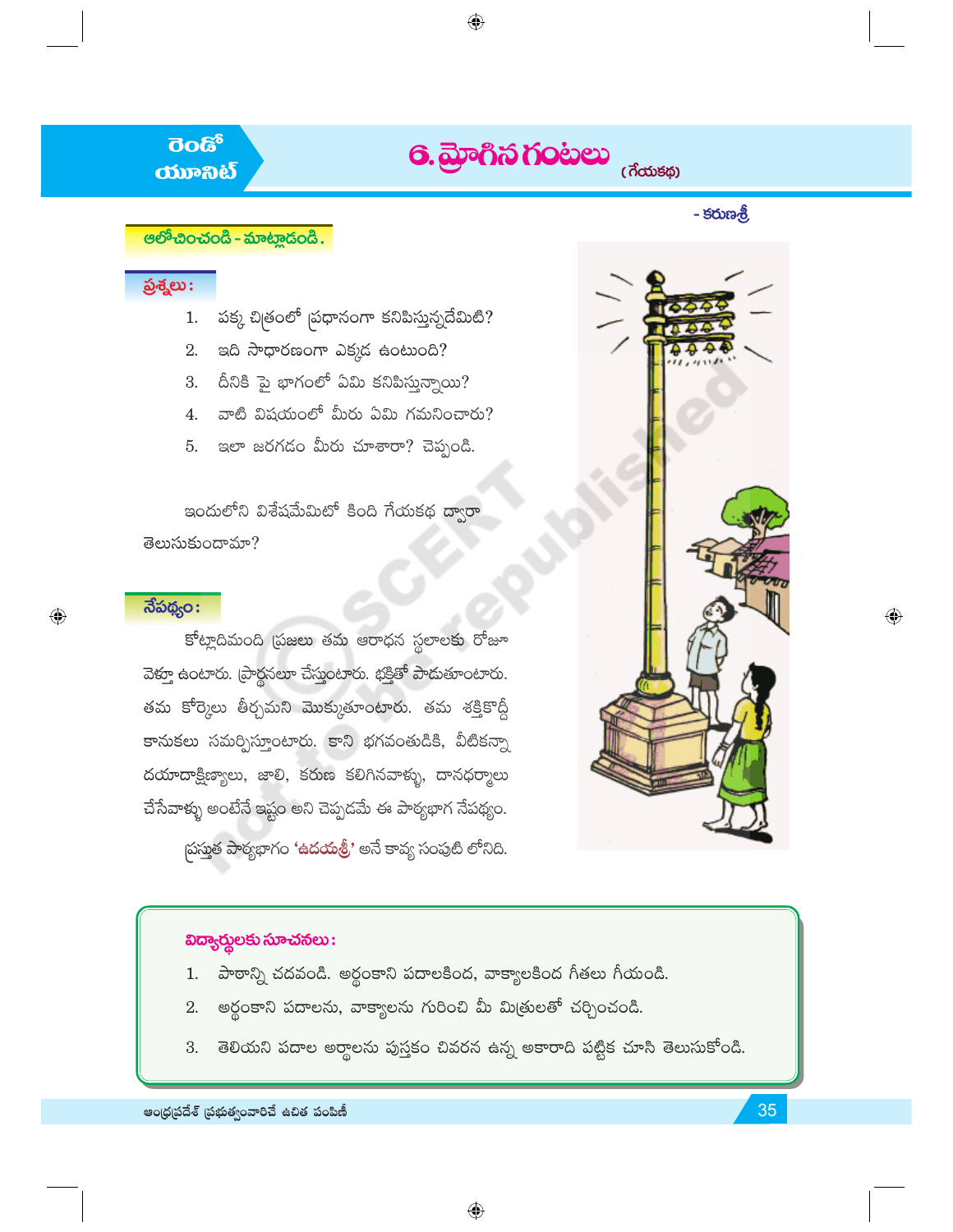- 1. అనగనగా ఒక దేశం దేశంలో ఒక నగరం నగరిప్రక్క నది ఒక్కటి నదిద్రక్కన గిరి ఒక్కటి
- $2.$  కొండమీద గుడి ఉందట! గుడిముందర గోఫురమట! ఆ గోపురమున గంటలు మోగునంట తమకు తామె
- 3. త్రతి యేటా ఒక్కనాడు పవిత్ర శివరాత్రినాడు కంటికి కనిపించని ఆ  $K$ රහපා රසාරස (మోగును.
- 4. స్రజల స్మత్పవర్తనమును భగవంతుడు గని మెచ్చును కరుణామయ హృదయమ్ముల గంటలలో వినవచ్చును.
- ఏనాదే శిల్పి ఎట్లు 5. อี้อังอีลิจ์ ๒ กั $o$ ยอง? గుడిలోపలి స్వామి కృపను నుడివెడు బంగరు పంటలు
- ఎప్పటిదో ఈ వాదుక 6. ఇప్పుడు లేదా వేడుక గుడిగంటలు (మోగవిపుడు కోర్కెలు కొనసాగవిపుడు
- 7. దేవుని మనుజులు మరచిరి దేవుడు మనుజులను మరచె జనుల భావములు మారెను స్వార్ధపరత మితిమీరెను.
- మనిషి మనిషి మధ్య దళ్ళు 8. మనసులలో చీకు ముళ్ళు! మలినమైన చెడు మెదక్ళు! మనిషికి మనిషన్న కుక్ళు!
- 9. (పజల భావములు మారెను పరవంచన మితి మీరెను చైతన్యము చల్లారెను సమత మమత అణగారెను

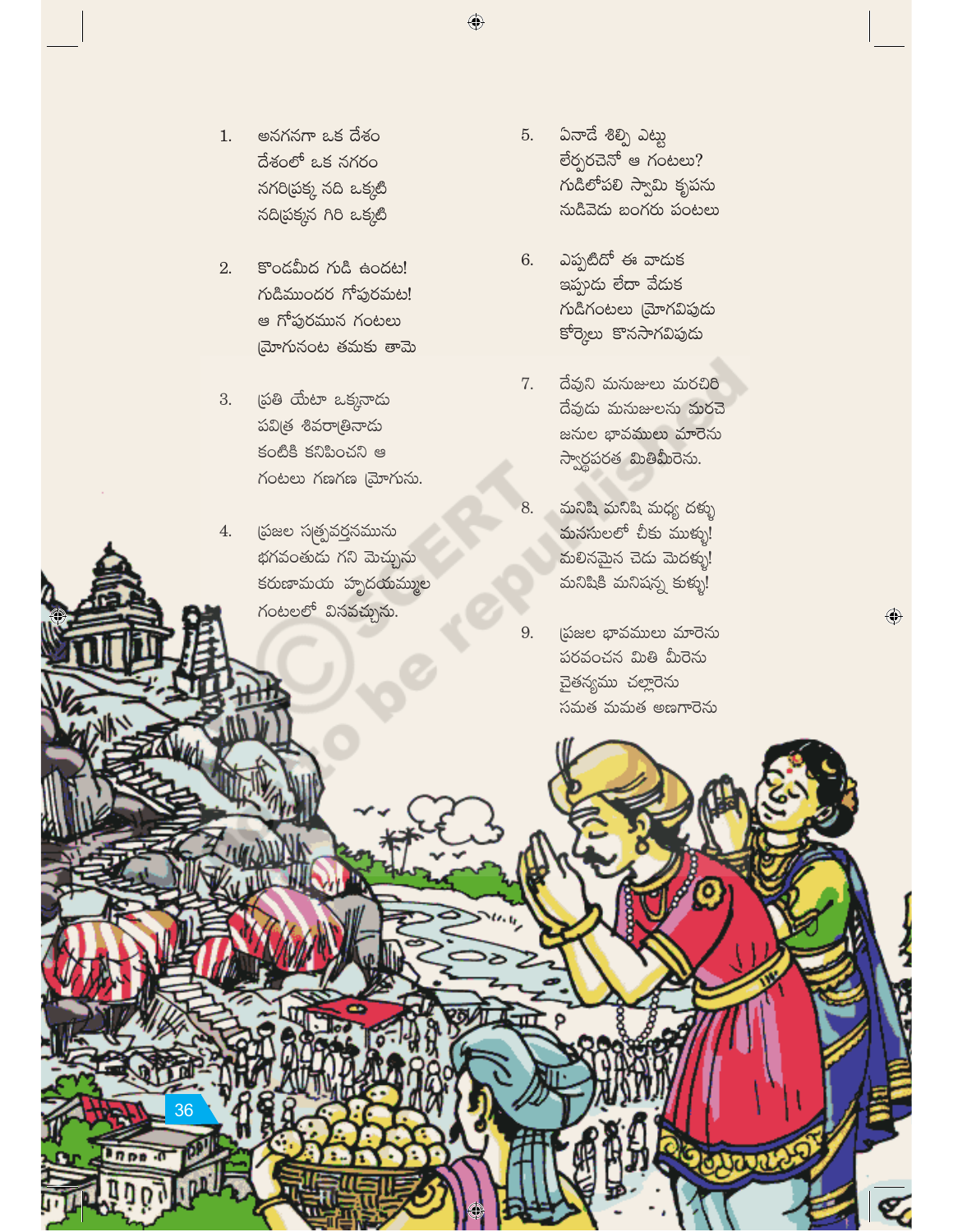- $10.$  శివరాత్రి పర్వమున శివుని దర్శింపంగ తరలివచ్చిరి జనులు తందోపతండంగ
- $11.$  సాహుకార్లు జమీందార్లు జయజయ నాదములతోద సంచులు సంచులు తెచ్చిరి స్వామికి లంచము లిచ్చిరి కోర్కెలు కొనసాగలేదు గుడిగంటలు మ్రోగలేదు.
- $12.$  కోటీశ్వరు లెంతమందొ  $K$ ుడికి (పదక్షిణము చేసి దోసెదు వరహాలు రాశి పోసినారు స్వామి ముందు కోర్కెలు కొనసాగలేదు గుడిగంటలు మ్రోగలేదు.
- $13.$  మంత్రులు ఉపమంత్రులు సామంతులు మహామహంతులు గంపలతో నర్పించిరి కెంపులు వజాలు మణులు కోర్కెలు కొనసాగలేదు గుడిగంటలు మ్రోగలేదు.

 $\bigodot$ 

- 14. ఆ జన సమ్మర్ధములో అంధ భిక్షు వర్తీయసి కాలు జారి 'అమ్మో' యని నేలమీద పడిపోయెను చేతిలోని గిన్నె (పక్క గోతిలోన పడిపోయెను నొసటిమీద గాయమాయె ముదుసలి స్ఫృహ తప్పిపోయె
- $15.$  పెద్దమనుషులెవ్వరు ఆ వృద్దరాలి దెస జూడరు దేవుని దర్శించుటకై కోవెలలో కేగినారు.
- 16. ఇద్దరు బాలలు శివు ద ర్శింపగ వచ్చినారు రివ్వన జని క్రింద పడిన అవ్వను పైకెత్తినారు.
- $17.$  కాయమునకు ధూళి దులిపి గాయమునకు కట్టుకట్టి మాటరాని ముసలి అవ్వ నోట నీరు పోసినారు.

 $\textcircled{\small\textrm{}}$ 

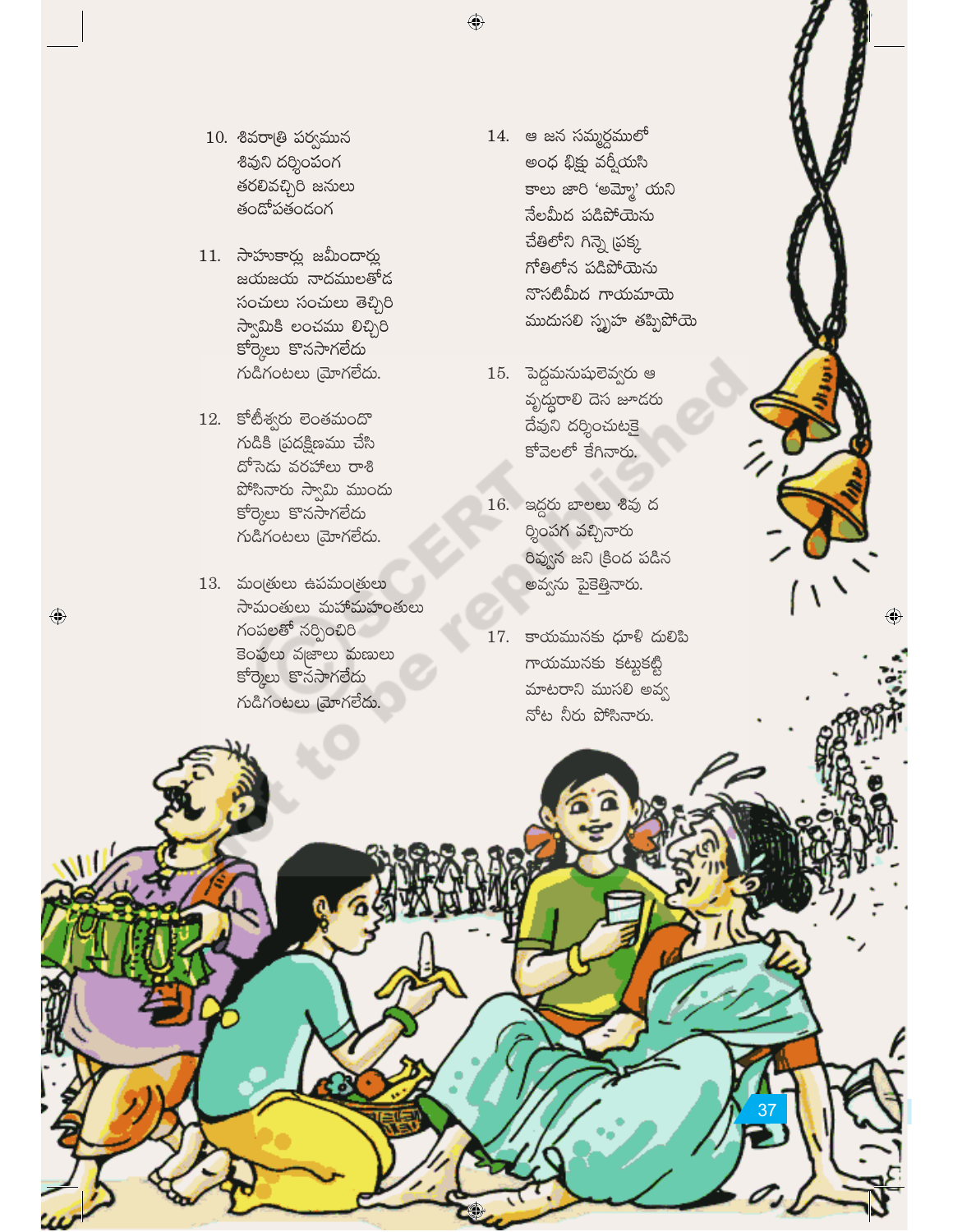- 18. శివుని నివేదనకై తె చ్చిన తీయని అరటి పండ్లు తొక్క తీసి ఒక్కటొక్కటి చక్కగ తినిపించినారు.
- 19. "ఎవరి బిడ్డలమ్మా, బం గారు తల్లులార మీరు! నాకు సేవ చేసినారు నా (పాణము నిలిపినారు,"
- 20. అనిన అవ్వ కన్నుల (పే మాత్రులు ప్రవహించ సాగె గంటలు గోపురములోన "గణగణగణ" మనుచు [మోగె





| క్టీబీ పలిచియం |                                        |  |                                              |  |  |  |  |
|----------------|----------------------------------------|--|----------------------------------------------|--|--|--|--|
|                |                                        |  | కవి పేరు : జంధ్యాల పాపయ్యశార్ని              |  |  |  |  |
|                | $\check{\mathbf{s}}$ లంపేరు : కరుణశ్రీ |  |                                              |  |  |  |  |
|                | కాలం                                   |  | $: 1912 - 1992$                              |  |  |  |  |
|                |                                        |  | జన్మస్థలం : గుంటూరు జిల్లా, కొమ్మూరు         |  |  |  |  |
|                | రచనలు                                  |  | : ఉదయత్రీ, విజయత్రీ, కరుణత్రీ, ఉమర్ ఖయ్యామ్, |  |  |  |  |
|                |                                        |  | తెలుగుబాల శతకం మొదలైనవి                      |  |  |  |  |
|                |                                        |  |                                              |  |  |  |  |

#### ಗೆಯ ನಾರಾಂಸಂ

 $\bigoplus$ 

అనగనగా ఓ దేశం. అందులో ఓ నగరం. ఆ పక్కన ఒక నది. దాని పక్కనున్న కొండపైన ఒక గుడి.. ఆ గుడి ముందర గోపురం. దానికి గంటలు. అవి వాటంతట అవే మోగుతాయి. ఆ గంటలు పవి[త శివరా[తినాదే మోగుతాయి. కాని అవి ఎవరికీ కనపడవు. ఇదీ ఆ గుడిలోని వింత.

ఏ శిల్పి ఆ గంటలను చేశాడో? గుడిలో దేవుని దయను చాటి చెబుతాయి ఆ గంటలు. (పజలలోని మంచి నడవడిక, కరుణామృత హృదయం చూసి ఆ గంటలు మోగుతాయి. ఏళ్ళుగా ఈ వింత వేదుక కొనసాగుతోంది. కానీ ఈ మధ్య ఆ గంటలు మోగడం లేదు. మూగబోయాయి.

మనిషికీ మనిషికీ మధ్య ఎన్నో అద్దుగోదలు. మనసులో అసూయాద్వేషాలనే ముళ్ళు. మలినమైన బుద్దులు. పక్కమనిషి బాగుపడితే ఓర్వలేనితనం, మోసాలు, నేరాలు పెరిగాయి. మానవత మరుగున పడింది. సమత, మమత అంతరించాయి.

 $\bigoplus$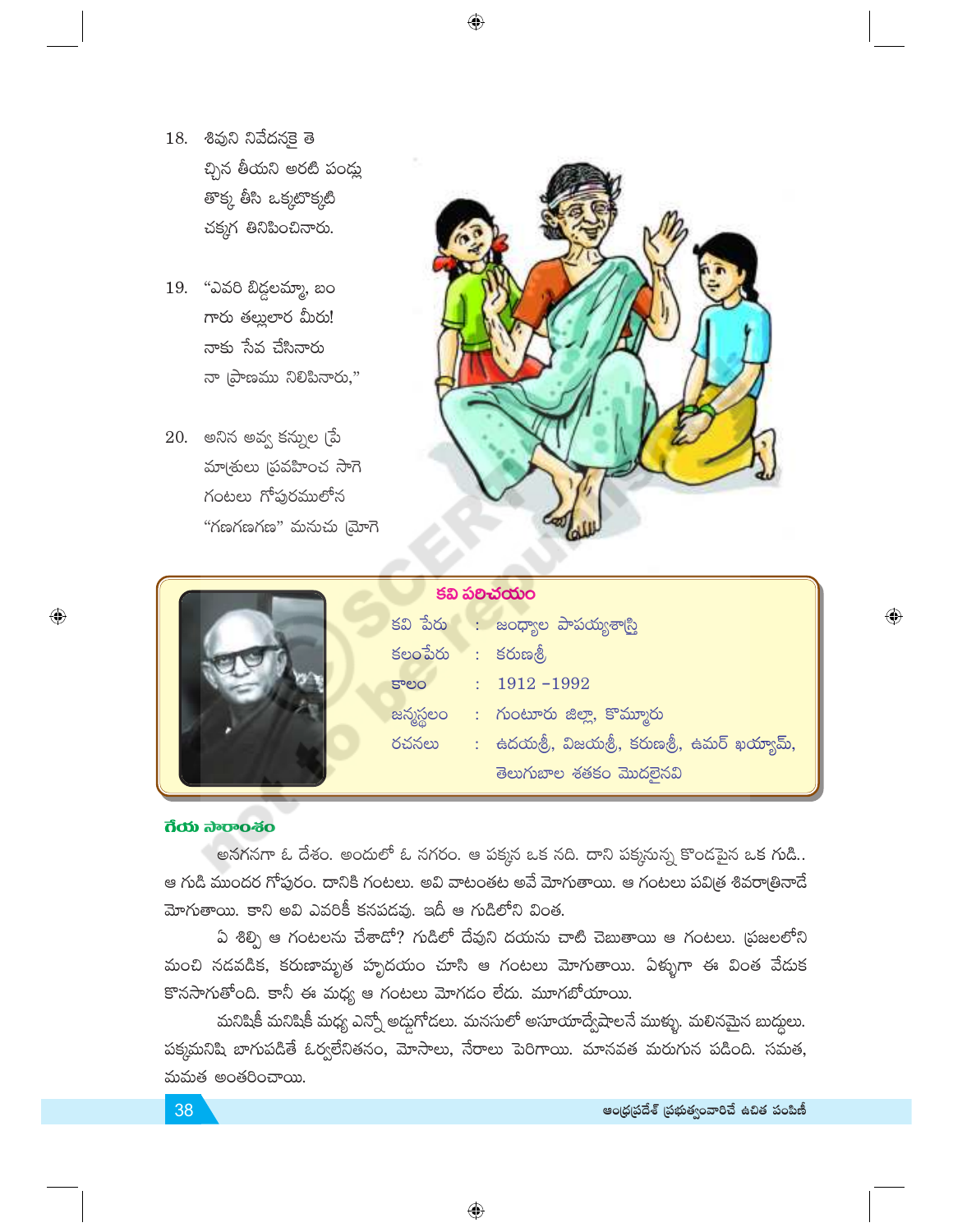ఒక శివరాత్రినాడు శివుణ్ణి దర్శించడానికి జనం సముద్రంలాగ వచ్చారు. ధనవంతులు, భూస్వాములు డబ్బుసంచులు తెచ్చారు. దేవునికి 'లంచం'గా అర్పించి తమ కోర్కెలు తీర్చమని మొక్కారు. కానీ గుడిగంటలు మోగలేదు.

 $\bigoplus$ 

కోటీశ్వరులు గుడికి (పదక్షిణం చేశారు. వరహాలు స్వామిముందు కుమ్మరించారు. అయినా గంటలు మోగలేదు.

మంత్రులు, మహామంత్రులు, అధికారులు వజ్రాలు, వైదూర్యాలు స్వామికి సమర్పించారు. కానీ గంటలలో కదలిక లేదు.

జనసమ్మర్ధంలో, కళ్ళులేని ఒక బిచ్చకత్తె కాలుజారి పడిపోయింది. ఆమె చేతిలో గిన్నె గోతిలో పడింది. నుదిటిపైన గాయంతో అవ్వ స్బృహ తప్పింది. పెద్దమనుషులు, ధనవంతులు, మం(తులు ఎవరూ ఆ ముసలమ్మను పట్టించుకోలేదు. శివుణ్ణి చూడదానికే ఎగబడ్డారు.

ఇద్దరు పిల్లలు అది చూశారు. అవ్వను లేవదీసి కూర్చోబెట్టారు. దుమ్ము, ధూళి దులిపి గాయానికి కట్టుగట్టారు. అవ్వనోట్లో చల్లని నీరు పోశారు. శివపూజకు తెచ్చిన అరటిపక్ళు తినిపించారు.

"బంగారు తల్లులారా! సేవచేసి నా [పాణం కాపాడారు," అని అవ్వ ఆనందబాష్పాలు రాలగా ఆ పిల్లల్ని దీవించింది. అంతే! ఆశ్చర్యం! గుడిగంటలు వాటంతట అవే గణగణ మోగసాగాయి.



### I. ನಿನೆಡೆಂ-ಮಾಟ್ಲಾಡೆಡೆಂ



 $\bigoplus$ 

- 1. గేయం విన్నారు కదా! ఈ గేయం దేన్ని గురించి ఉంది? దీన్ని రాగంతో, అభినయంతో పాడండి.
- 2. అందరూ శివుడి గుడికి వెళ్ళారు కదా! ఎందుకు వెళ్ళారు?
- 3. హిందువులు గుడికి వెళతారు, మరి మిగతా మతాలవాళ్ళు ఎవరెవరు ఎక్కడికి వెళతారు? ఏం తీసుకొని వెళతారు.
- 4. ఈ పాఠంలోని గుడి ఎలా ఉంది? మీరు చూసిన గుడి కూడా ఇలానే ఉందా? ఏమేమి తేదాలు ఉన్నాయో చెప్పండి.
- 5. ఈ గేయం ద్వారా కవి ఏం చెప్పాలనుకున్నారు?
- 6. ఈ పాఠానికి 'మ్రోగిన గంటలు' అనే పేరు ఎలా సరిపోయిందో చెప్పండి.

#### II. చదవడం - రాయడం



- 1. గుడి-నుడి, వాదుక వేదుక ఇవి (పాసపదాలు. ఇలాంటివి పాఠంలో మరికొన్ని ఉన్నాయి. వాటిని గుర్తించి గీత గీయండి.
- 2. పాఠంలోని 12, 13 గేయభాగాలను చదవండి. వాటికి ప్రశ్నలు రాయండి.
- 3. పాఠానికి సంబంధించిన చిత్రాన్ని చూడండి. దానికి సంబంధించిన వాక్యాలు గేయంలో ఎక్కడ ఉన్నాయో గుర్తించండి. ఆ వాక్యాల కింద గీత గీయండి.

 $\textcircled{\scriptsize\textsf{P}}$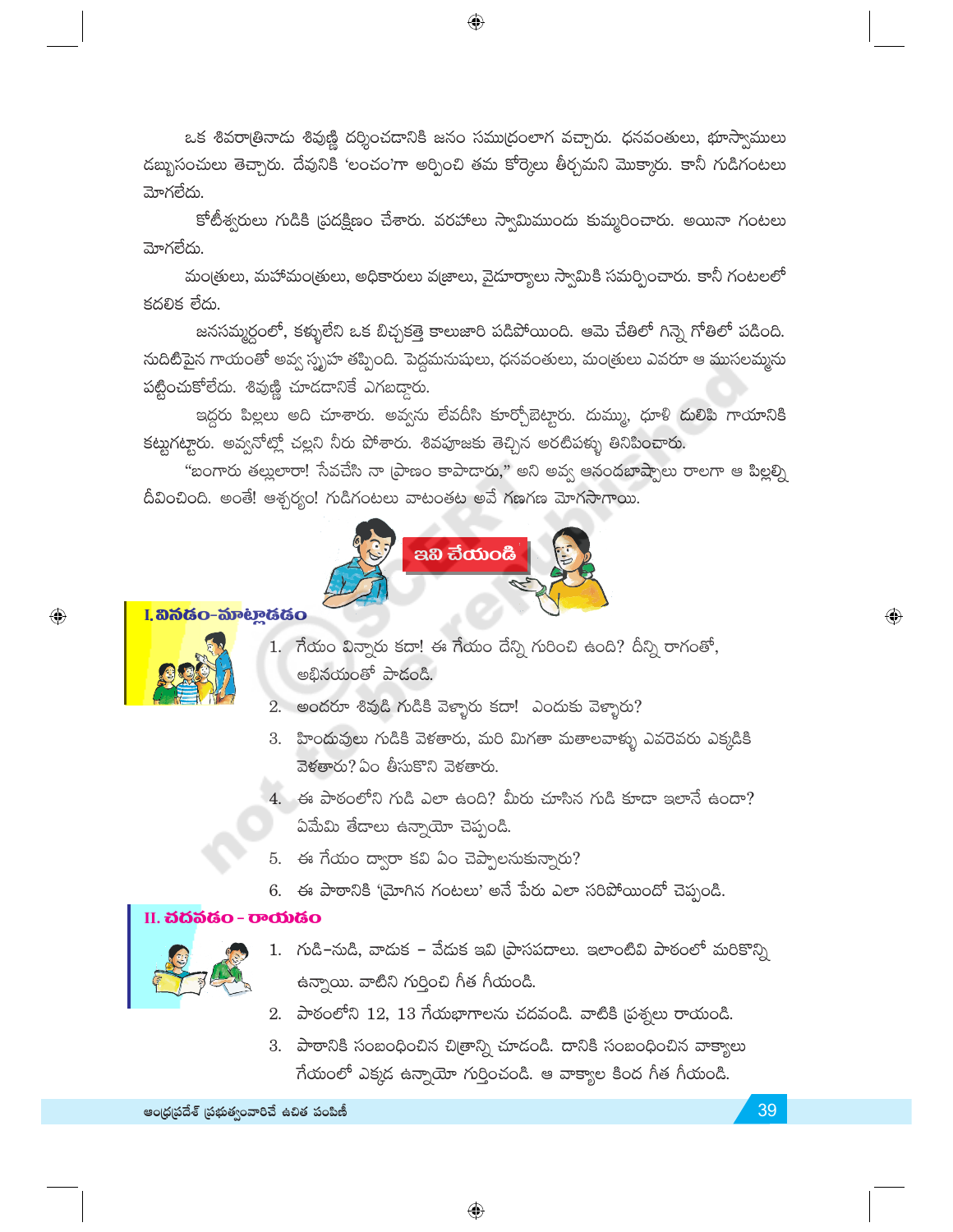- 4. మనుషులను గురించి వివరించే వాక్యాలు గేయంలో ఎక్కడ ఉన్నాయి? వాటిని రాయండి.
- 5. పాఠం ఆధారంగా కింది (పశ్నలకు సమాధానాలు రాయండి.

 $\bigoplus$ 

- అ. గుడిలో వింత జరుగుతుంది కదా! అది ఏమిటి? ఎప్పుడు జరుగుతుంది?
- ఆ. గుడికి చాలామంది వచ్చారు. ఎవరెవరు వచ్చారు?
- ఇ. శివుడికి ఎవరెవరు ఏమేమి సమర్పించారు?
- ఈ. గుడిదగ్గర స్ఫృహతప్పింది ఎవరు? ఎందుకు అలా జరిగింది?
- ఉ. అవ్వను ఎవరు కాపాడారు? ఎలా కాపాడారు?
- ఊ. గుడిగంటలు ఎందుకు మోగాయి?

# $II.$ స $\delta_{\rm s}$ ಯರವನ



 $\bm{\mathrm{\odot}}$ 

- 1. కింది ప్రశ్నలకు నాలుగైదు వాక్యాలలో సమాధానం రాయండి.
	- అ. పాఠంలో కవి ఎవరినిగురించి పెద్దమనుషులని చెబుతున్నారు? వాళ్ళు ಎಲ್ಂಟಿವ್ ಟ್ಬು?
	- ఆ. పాఠంలోని ముఖ్యభావం ఏమిటి?
	- ఇ. ఈ పాఠానికి 'మోగిన గంటలు' అనే పేరుకు బదులుగా ఇంకా ఏ పేరు పెట్టవచ్చు? ఎందుకు?
	- ఈ. గుడిగంటలు ఎందుకు మోగలేదు?
	- ఉ. ముసలామె ఎలా ఉంది? ఆమె గుడిదగ్గర ఎందుకు ఉంది?
	- ఊ. గుడిలో గంటలు ఎప్పుడెప్పుడు మోగుతాయని కవి భావించారు?
	- ఎ. గేయకథ ఏదో భాగంలో కవి, 'జనుల భావములు మారెను స్వార్థపరత మితిమీరెను' అనడంలో ఉద్దేశమేమిటి?
	- ఏ. గుడిగంటలు నిరంతరం మోగాలంటే (పజలు ఎలా మారాలి? ఏమేం జరగాలి? ఊహించి రాయండి.

#### కింది ప్రశ్నలకు పది వాక్యాలలో జవాబులు రాయండి.  $2.$

- అ. "మోగిన గంటలు " గేయంపై మీ అభిప్రాయం ఏమిటి? ఈ గేయంద్వారా మనుషులను గురించి వాళ్ళలో వచ్చిన మార్పు గురించి ఏం చెప్పాలని కవి స్రయత్నించారు?
- ఆ. ఈ గేయకథ రాసిన విధం ఎలా ఉంది. సులభంగానా? కష్టంగానా? మధురంగానా? ఎందుకో వివరించండి.
- పాఠాన్ని కథలాగా సొంతమాటల్లో రాయండి. ප.

 $\textcircled{\scriptsize\textsf{P}}$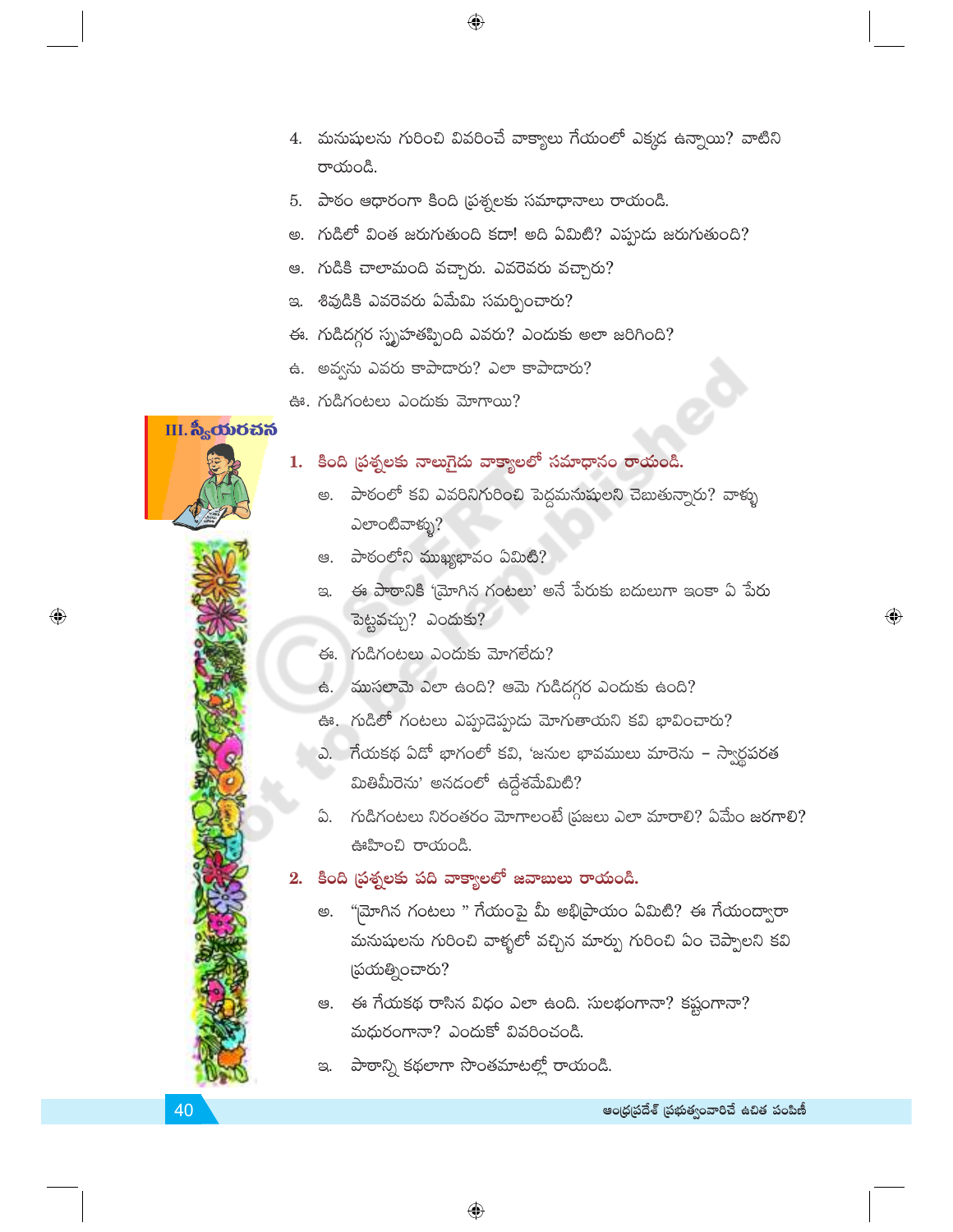|  |   |    |    |          | IV. <b>ಎದ</b> ಜಾಲಂ |
|--|---|----|----|----------|--------------------|
|  |   |    |    |          |                    |
|  |   |    |    |          |                    |
|  | ĸ |    |    |          |                    |
|  |   | q  |    | $10^{1}$ |                    |
|  |   |    | 12 |          |                    |
|  |   | 13 |    |          |                    |

- 1. కింది వాక్యాలలో గీత గీసిన పదాల స్థానంలో వాటి అర్థాలను తెలిపే మాటలను రాసి వాక్యాన్ని మళ్ళా రాయండి.
	- హిమాలయ గిరులు మంచుతో కప్పి ఉంటాయి. అ.

 $\bigoplus$ 

- స్మత్పవర్తనవల్ల జనానికి మేలు జరుగుతుంది. ఆ.
- ఆహారం మితిమీరి తింటే అనారోగ్యం పాలవుతారు.  $\mathfrak{D}$ .
- ఈ. పేదలమీద ధనవంతులు కృప చూపాలి.
- ఉ. వెంకటయ్యగారి ఇంటిల్లిపాదీ వారానికొకసారి కోవెలకు వెళతారు.
- 2. కాయం-గాయం, మాట-నోట, ఇవి [పాసపదాలు

ఇలాంటి (పాసపదాలు మరి కొన్ని రాయండి.

3. గుడికి సంబంధించిన కొన్ని పదాలు రాయండి:

ఉదా : పూజారి

- 4. కింది పదాలతో సొంత వాక్యాలు రాయండి.
	- అ) చెదు మెదళ్ళు అ) కోరికలు ఇ) చైతన్యం ఈ) స్వార్ధపరత
	- ఉ) జయజయ నాదాలు
- 5. గంటలు గణ గణ మోగాయి. గణ గణ అనేది ధ్వన్యనుకరణ పదం. ఇలాంటి ధ్వన్యసుకరణ పదాలు మరికొన్ని రాయండి. వాటితో వాక్యాలు రాయండి.
- 6. తందోపతందాలు ఇది ఒక జాతీయం. దీన్ని ఏ ఏ సందర్భాలలో వాడతారో రాయండి.



 $\bigoplus$ 

- 1. గేయంలోని మొదటి రెండు భాగాలు చదవండి. వాటికనుగుణంగా చిత్రం గీయండి. రంగులు వేయండి. చిత్రానికి పేరు పెట్టండి. (పదర్శించండి.
- 2. "మానవసేవే మాధవసేవ" అన్న అంశంమీద మరొక కథ రాయండి. గోడప@కలో (పదర్శించండి
- 3. జట్టుపని : గేయంలో "దేవుని మనుజులు మరిచిరి, జనుల భావములు మారెను, స్వార్ధపరత మితిమీరెను, చైతన్యము చల్లారెను. ఇలాంటి వాక్యాలు. ఉన్నాయి కదా! మానవత్వం, సమానత్వం, సోదరభావం, మరచిరి, మారెను, మితిమీరెను, అణగారెను, చైతన్యం, ఇలాంటి పదాలను ఉపయోగించి నేటి పరిస్థితులకు అనుగుణంగా కవితనుగాని లేదా గేయాన్నిగాని రాయండి. (పదర్శించండి.

 $\textcircled{\scriptsize\textsf{P}}$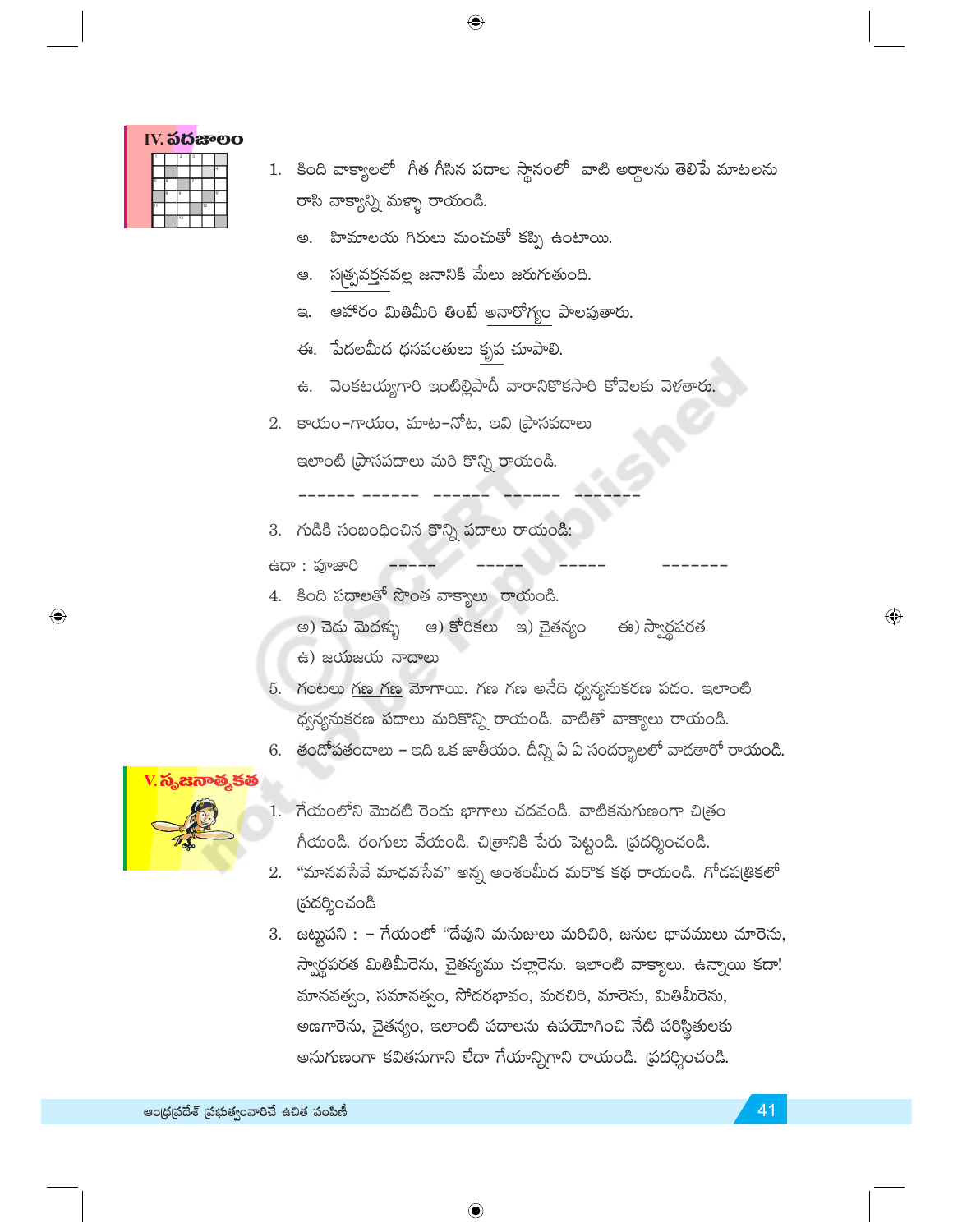

- 1. ఇతర భాషల ఉపాధ్యాయులను / మిత్రులను అడిగి కొన్ని చిన్న గేయాలను తెలుసుకోండి. వాటిని లయబద్ధంగా చదవండి. వాటి సారాంశాన్ని రాయండి.
- 2. దయ, కరుణ, జాలి, మొదలయిన పదాలకు తగిన ఆంగ్ల, హిందీ పదాలను గుర్తించండి. వాటిని నేర్చుకోండి.
- 3. "మానవసేవే మాధవసేవ" లాంటి అర్థం వచ్చే ఇతర భాషా సూక్తులను సేకరించండి. గోదపత్రికలో ద్రదర్శించండి.

# VII. බුංසිඡු හිබ



- 1. పాఠంలో గుడిగంటలు మోగిన సందర్భం ఒక వింత. అలాంటి వింతలను కొన్నింటిని వార్తాపత్రికలనుంచి సేకరించండి. వాటిలోని విశేషాలను గోదపత్రికలో (పదర్శించండి.
- 2. మానవత, దయ, కరుణ కలిగిన గేయాలను, కథలను సేకరించండి. అల్బమ్గా తయారుచేయండి.

# **VIII. భాషను గులించి తెలుసుకుందాం**



⊕

1. ఈ కింది పదాలను విడదీయండి.

= ఏమి + (అ) ఏమంటివి అంటివి  $=$  ( $\alpha + \omega = \omega$ ) ස්ධාම పాతకాలపు పద్యభాషలో సంధి జరగనప్పుడు యకారం ఆగమంగా వస్తుంది.  $($ ම) ఏమియంటివి = ఏమి + య్ + అంటివి =  $($ ఇ + అ = య) సంధి జరిగినపుడు

- (అ) వచ్చిరిపుడు
- (ఆ) వచ్చిరియిపుడు

పై సంధుల్లో (హస్వ 'ఇ' కారానికి 'అచ్చు' కలిసినపుడు సంధి జరిగింది. దీన్ని 'ఇత్వ సంధి' అంటారు. ఇది తప్పక జరగాలన్న నియమం లేదు. జరగవచ్చు, జరగకపోవచ్చు. వ్యాకరణంలో ఈ పరిస్థితిని 'వైకల్పికం' అంటారు.

# 2. ఈ కింది పదాలను విడదీయండి.

| ಂದಿದೆ | ఏమంటివి                           | = ఏమి + అంటివి = (మ్ +) అ + అ = మ          |   |
|-------|-----------------------------------|--------------------------------------------|---|
|       |                                   | (అ) కోవెలలోకేగినారు =                      |   |
|       |                                   | (అ) పైకెత్తినారు =                         |   |
|       |                                   | (ఇ) మనిషన్నవాడు  =                         |   |
|       |                                   | ఈ కింది పదాలను కలపండి. మార్పును గమనించండి. |   |
|       | ఉదా: ఏమి + అన్నారు = (మ్ +) అ + అ | $\sim$ $\sim$ $\sim$                       | మ |
|       |                                   |                                            |   |

42

 $\bigoplus$ 

ఆంధ్రప్రదేశ్ (పభుత్వంవారిచే ఉచిత పంపిణీ

 $\textcolor{black}{\textcolor{black}{\bigoplus}}$